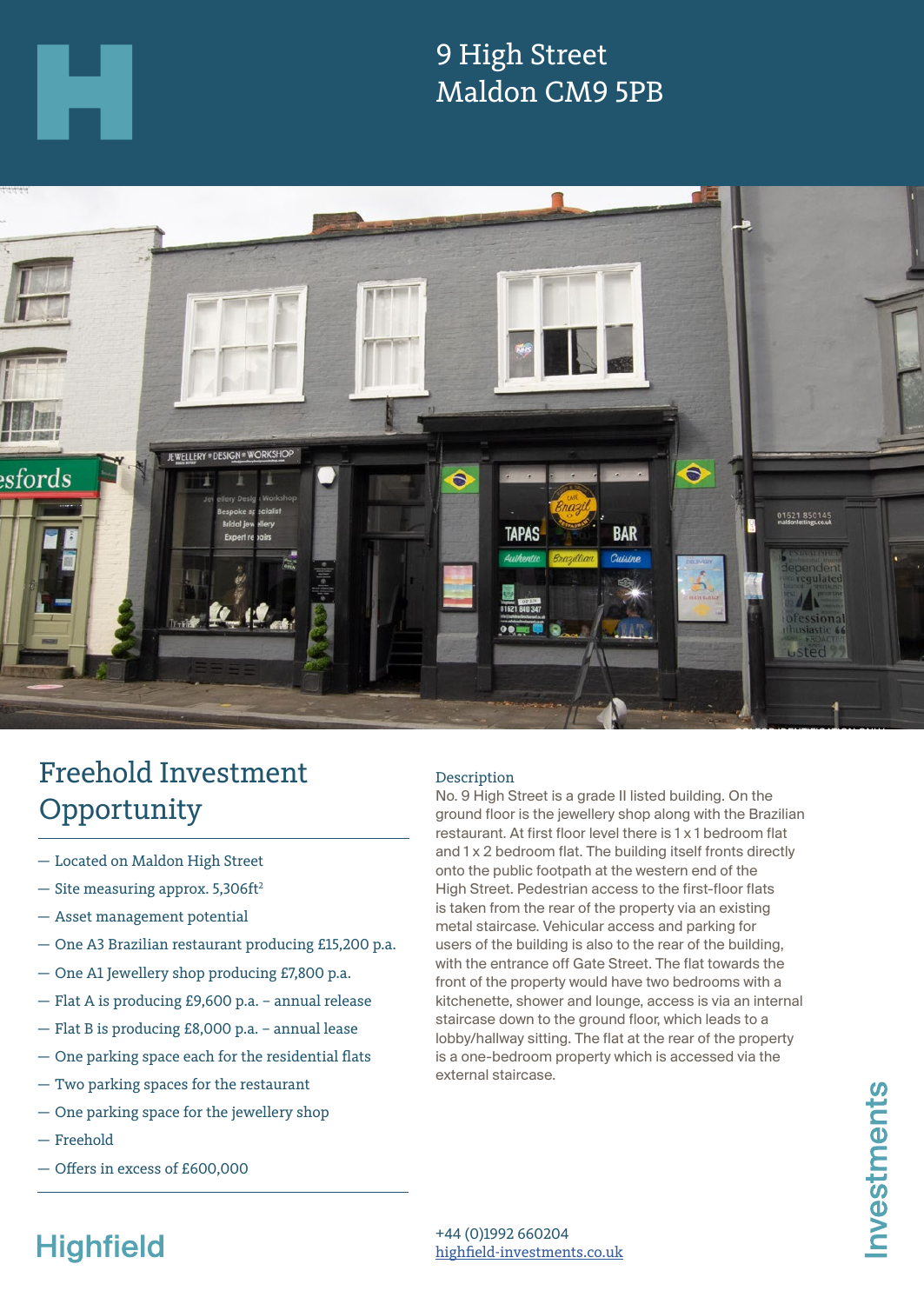## 9 High Street Maldon CM9 5PB

Floorplan





### Site plan Location

Maldon is a town in Essex. The town itself is especially famous for the Hythe Quay, home to many of the remaining Thames Barges. The town itself is one of the oldest recorded towns in Essex and the high street is lined with more timber-framed buildings including the old workhouse and leads steeply down the Full bridge at the crossing of the River Chelmer. The area was once a thriving port and Maldon's wharves were kept busy unloading ships laden with timber and other materials.

+44 (0)1992 660204

Charles Grenfell 01992 660204 charles.grenfell@highfield-investments.co.uk